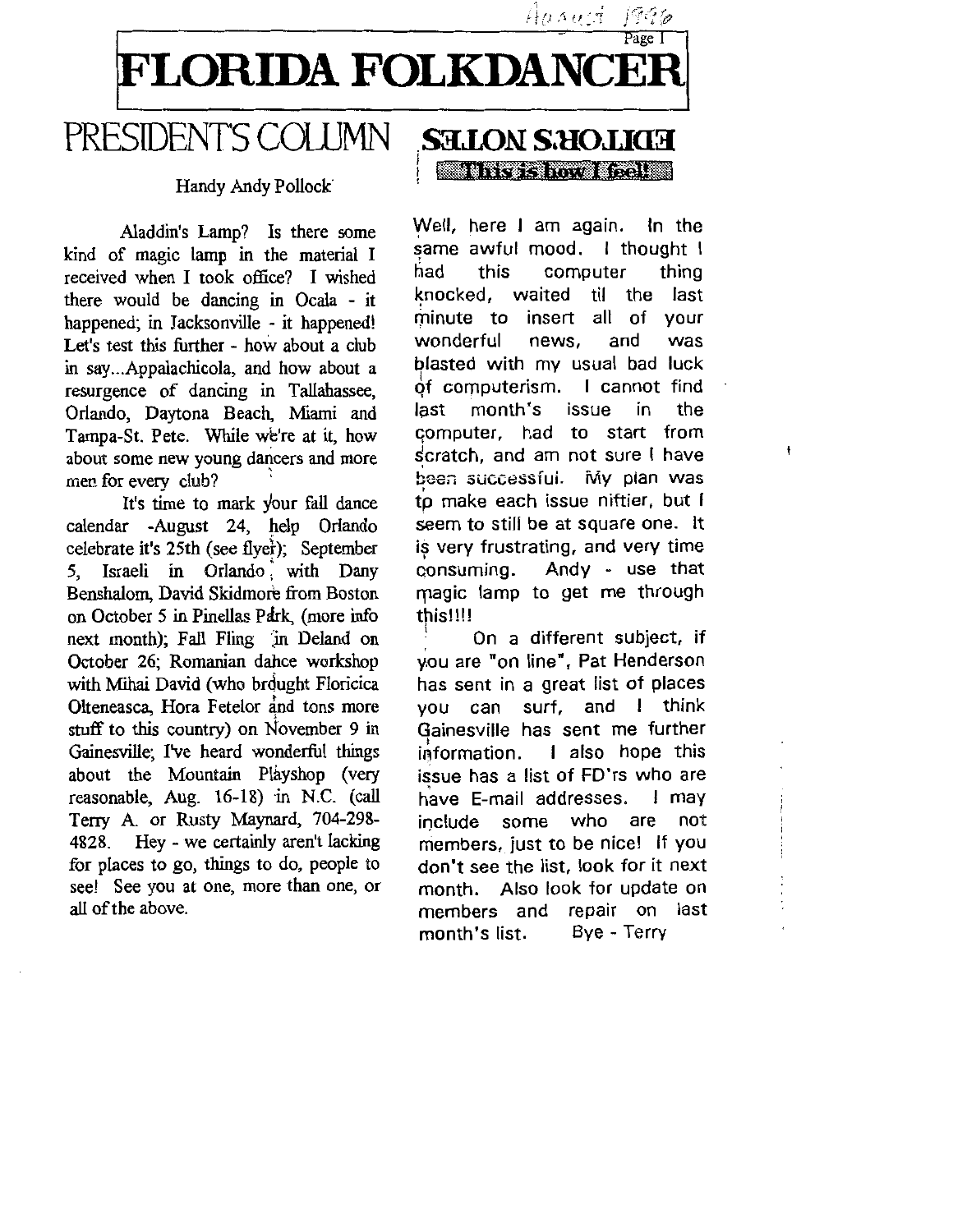# ORLANDO INTERNATIONAL FOLK DANCE CLUB CELEBRATES ITS 25th ANNIVERSARY

## WHEN: AUGUST 24, 1996 2:00-10:00 pm

## WHERE: WHIRL & TWIRL SQUARE DANCE CLUB 6949 Venture Circle, Orlando

# WHAT TO BRING: DISH FOR POT LUCK DINNER

\$3.00 ADMISSION FOR HALL RENT

The air-conditioned hall has  $a$  gorgeous, cushioned wood floor. David Digby, founder of OIFDC will be our special guest. Accommodations will be availabe in dancer's homes on a first-come, first-served basis.<br>Closest motel is Holiday Inn Express East, 8750 E. Hwy 50,1-800-465-4329 For further information, contact Bobby Quibodeaux at 407-275-6247 9859 Berry Dease Road, Orlando, FL 32825 e-mail rkhd58a@prodigy.com



1-4 To Hwy. 50 East, Left on 436 (N. Semoran), rt. on Hanging Moss, rt. on Venture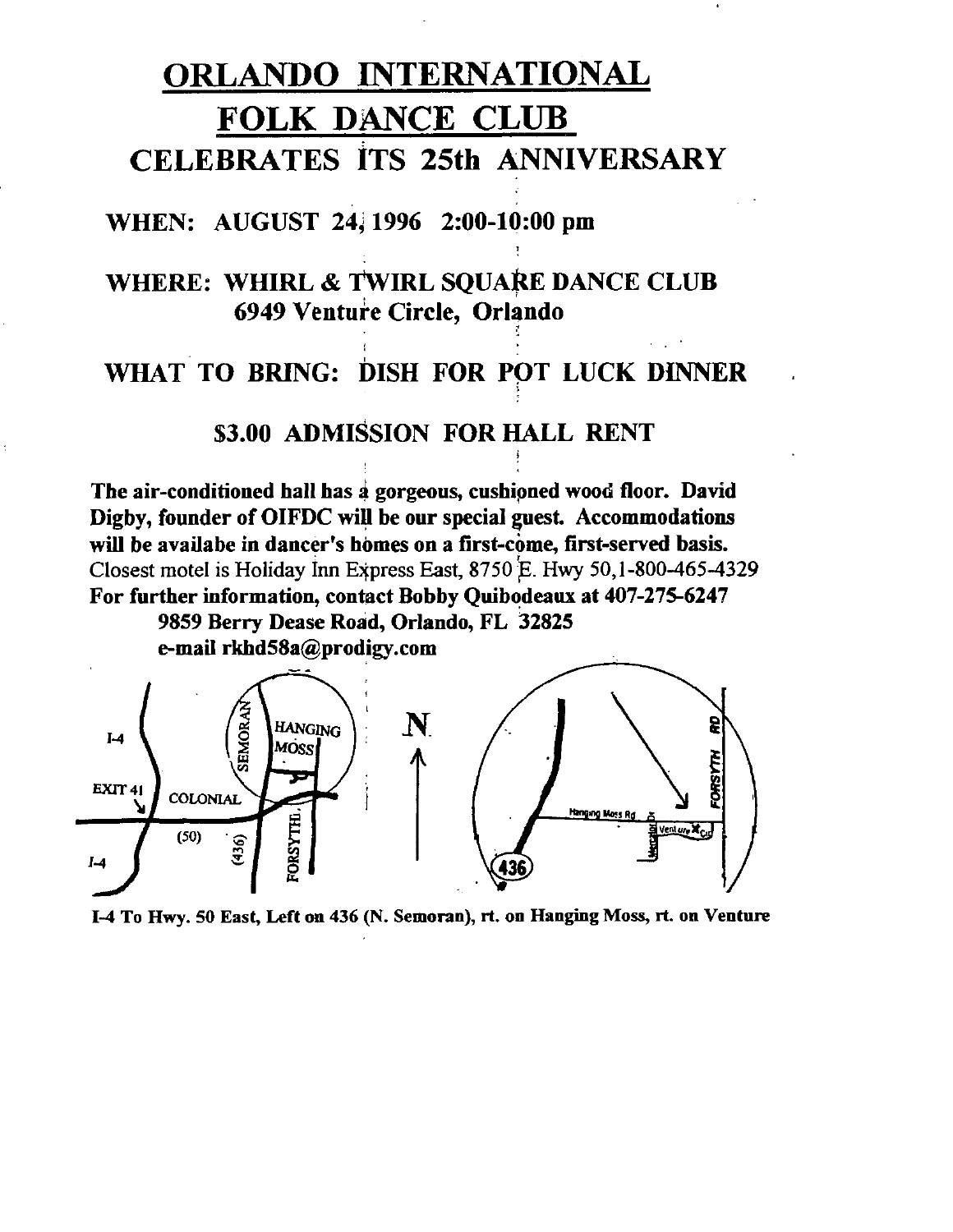# **Clearwater Calling!**

"If we could at this time, shrink the earth's population to a village of precisely 100 people, with all existing human ratios remaining the same, it would look like this:

. There would be 57 asians, 21 europeans, 14 from the Western Hemisphere (North and South) and 8 africans.

. 70 would be non-white; 30 white.

. 70 would be non-christian; 30 christian.

. 50% of the entire world's wealth would be in the hands of only 6 people.

- . All 6 would be citizens of the United States.
- 70 would be unable to read.
- 50 would suffer from malnutrition.
- 80 would live in sub-standard housing.

Only 1 would have a college education.

When one considers our world from such an incredibly compressed perspective, the need for both tolerance and understanding becomes glaringly apparent."

This was an article that was given to us when I went to a graphology (handwriting analysis) conference in San Diego at 'the end of June. It was a course on the "majdr" alphabets of the world and the "different" characteristics of each, etc. Anyay, I immediately thought of all my folk dance friends and how this could apply to the 'feet" also. Wouldn't these 100 people make an interesting folk dance circle (only for those malnourished we would have to start with a Sarasota party before the dancing).

Anyway, I miss everyone so much! For the past 5 summers we wre always so busy packing a motor home and travelling that the full impact of not dancing in Florida didn't hit me until Fred and I eagerly rreturned to you in the fall. But before we left for L.I. to spend the month of July, I was debating which way to point the car (we sold the motor home in January). But as of now, the dance race has begun ! It seems that you can now dance on L.I. (as in a few other places in America) any day or evening of the week. The first five days , were devoted to family and then - Wed. nite with my old group ("Annie's Coop"), Thurs. morning with Danny Uziel and Edith Jason; Friday morning with Sid and Ida Fidelman (where we met Ron and Janet Schiff and had lunch with them also); Sat nite dance party with Sid and Ida and Ron and Janet again (and a host of other friends). We let the Herman's Sunday nite group go by for now (which a few dedicated teachers are continuing - as my group did). Soon we will dance Mon. nite with Estella Birnbaum (my favorite Balkan teacher to whom I owe so much) and Ellen Gollan on Thurs. nite (and could be Tues. nite also). We are forced to miss many dancing opportunities (including ballroom and country western) because of visits with those who don't folk dance (or as Lou Paige calls them - the unenlightened).

Happy dancing to all and look forward to early fall when we willl see all of you again. *Ann Kessier and Fred* 

## $W$ <sup>*N*</sup> $\mu$  Dance?

*AVwfw,n,~16/Ji, C~* 

And there is more to it than this, for dancing is practised to reveal whether lovers are in good health and sound of limb, afte which they are permitted to **kiss** their mistresses in order that they may touch and savour one another, thus to ascertain if they ar shapely or emit an unpleasant odour as of bad meat. Therefore, from this standpoint, quite apart from the many other advantages to be derived from dancing, it becomes an essentiality in a well ordered society.

> *Jhoinot Arbeau* ~ (t *58q)*  **Inans.** *Mary Stewart* Evans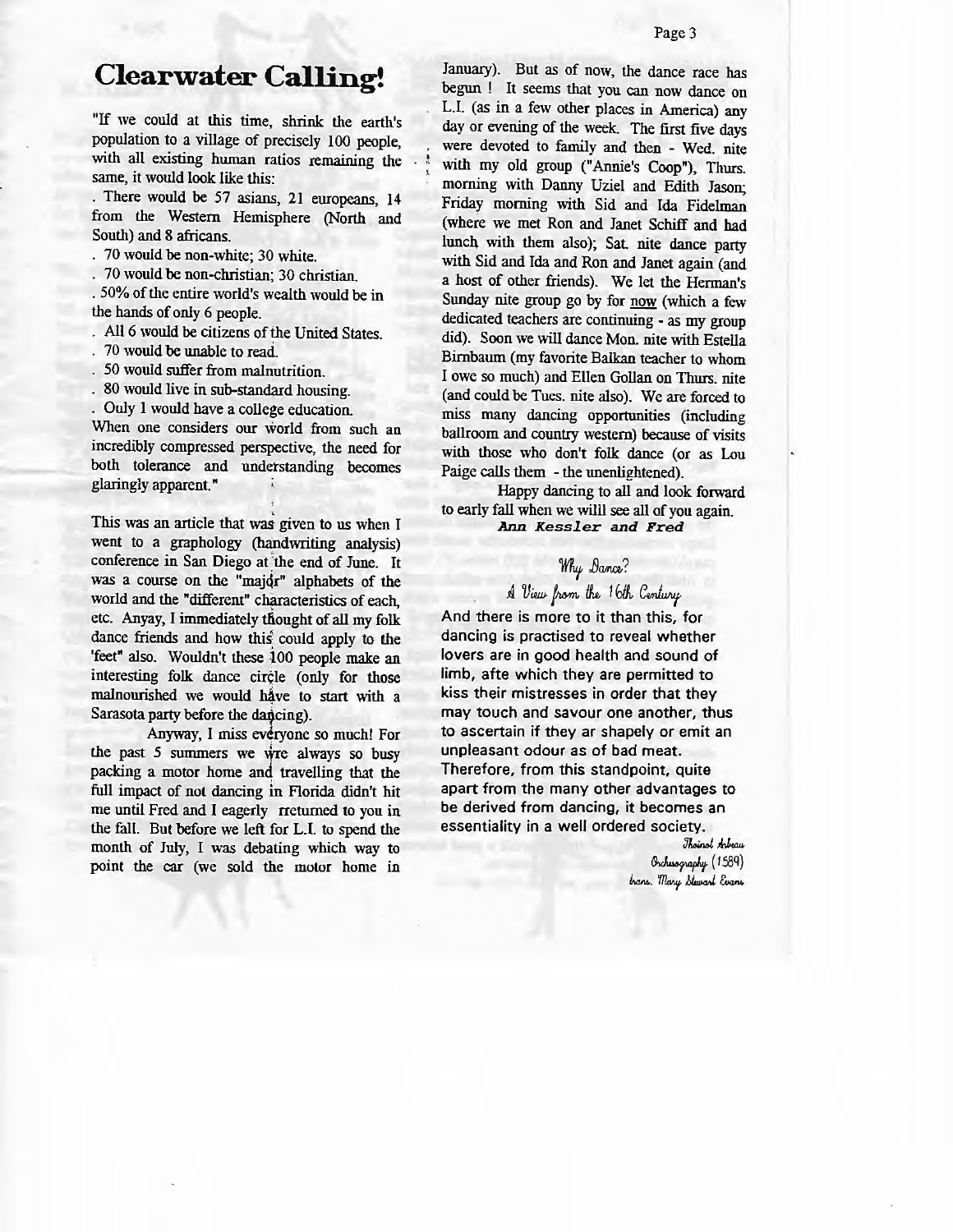# <sup>~</sup>........ s· ..... · -1i11n .111111~- . . . . . . . . . . . . . . . . . . -..................... .

The big news from here is the visit on July 12 of a whole bunch of folks from Orlando. It was great having all these good friends show up to dance.

We've been having 15 to 18 people each Friday, about a third are new people who are, so far at least, enthusiastic about folk dancing. What are we doing to bring them in? I don't have a clue. It seems to be a certain amount of random chance. Some say they have been seeing our announcement in the newspaper for several years and just decided to come, and others say they've come because one of our enthusiastic people invtied them. It seems you have to spread the word to 100 people to get one to come, and you have to get 10 to come in order to get one to stay!

How will we try to keep their interest? Partly by being friendly. It's important. Partly by giving them success oriented teaching. I aiso think D.A. Tyler was right about the music and the sound. One of our most enthusiastic dancers keeps reminding me that it was the music that caught her interest when she first came. It's hard · to find the time, but I think this means gpod quality music and a good sound system which can put out the music without sounding strained.

The first half of our session is devoted to showing them dances and dance steps. Frankly, they seem ready to dance all night, but after a couple of hours, I'm ready to quit teaching! So the second half moves into request dancing, with an attempt to intersperse easy dances that the new people have either already seen or can pick up. It's sort of a mixed blessing, because we would have liked to do more dance with the Orlando group, but I also really wanted to give our new people plenty of good dance experience. Hopefully we struck a good balance and everyubody enjoyed themselves.

By the way, we plan to be open all



summer, so come on by. Probably a good idea to call first, just to be sure, but we expect to be here. Wish us luck. New dancers anywhere translates into more dancers to spread the word Hopefully by February, we can graduate at least some of them to President's Day Camp.

John Daly

## **a o o o o o o o o o o a o a a a o a**  ~ **ORLANpo NEWS QFDC)** ~ **0 0 0 0 , D o 1 C O O O O O D O O O O 0**

Since our groµp is on a summer hiatus, eight of us visited Melbourne on July 12 and danced with John Daly's group. They are naving an upswing in people this summer whilei other groups are having a downswing! 'We enjoyed dancing again since **we were** suffering from international dance withdrawal.

We hope a lot of you are planning to come to the anniversary party on the 24th of August. **(See flyer elsewhere)** We hope to make it to be like one of our "flings". Also, the Florida Folk Dance Council will be 25 years old this fall. Perhaps, the . Council will have another activity to celebrate the Silver Anniversary of the council. (Hint, hint).

Pat Henderson [Editor's note: Looks like Andy already is seeing to this!)



Page 4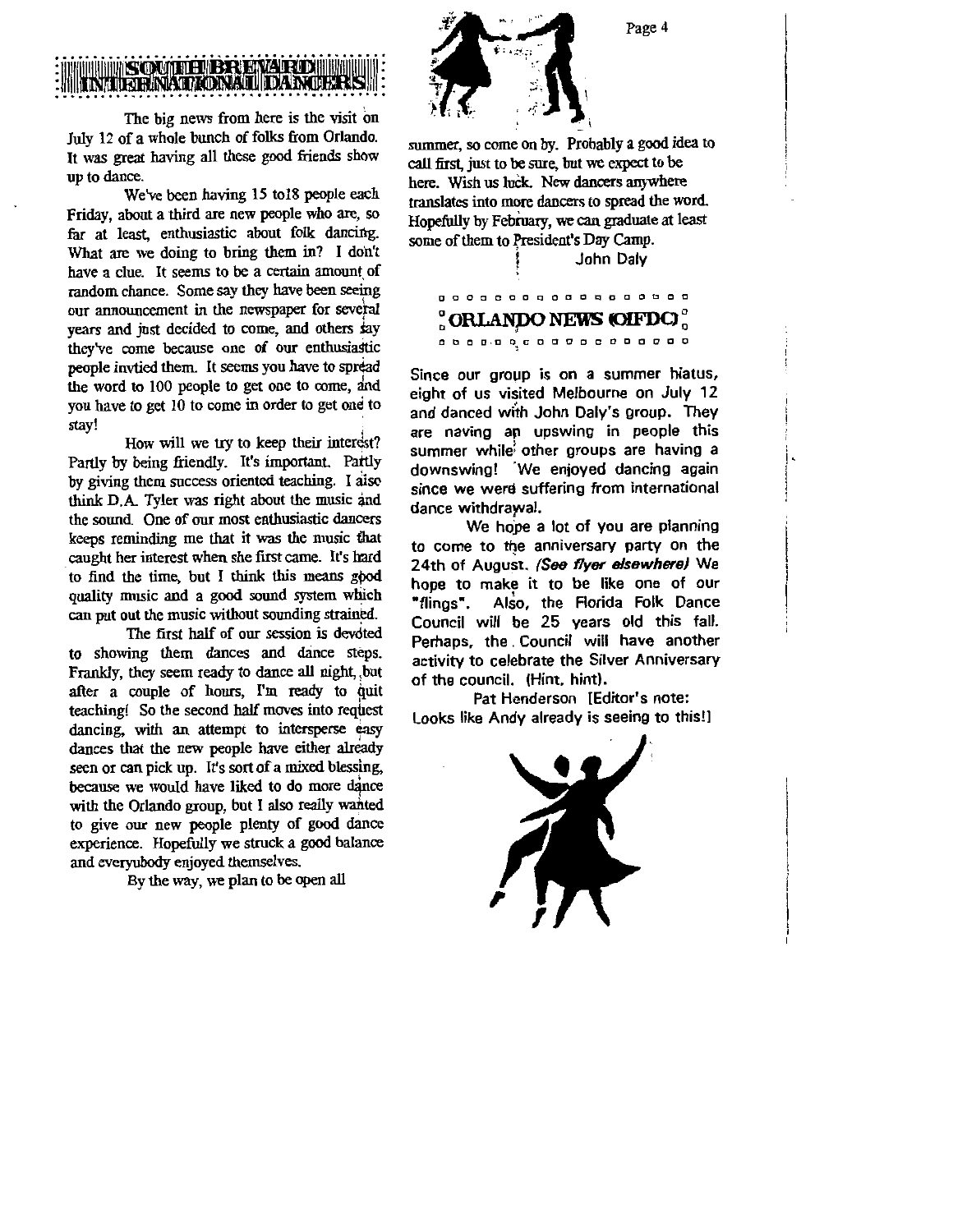## **MARIIXN RATH UPDATE**

' *[Marilyn has been e-mailing Judith through*  my *computer* - *lots of us. knew Marilyn when she was in Florida. She has moved to Bulgaria (quite some time ago) and this is her latest news to Judit/i. I had some room and thought you all might enjoy this. Ed.]* 

We did get to Koprivstitsa last summer, I described how people were getting ripped off left and right. . . I would like to order the Time of the Gypsies mdvie if anyone knows how. Most of it was filmed here in Skopje. I have the local version, but am after the English subtitle version.: Danced for the first time in years at a wedding last weekend. My newspaper for foreigners is really going well and I'm up to  $100$  copies a month now.  $1$  am also typing in Cyrillic the memoirs of the 6th Brigade from the 2nd World War for Cele's Brigada Group. They will have it printed if I finish it before I pass away. I've finished 274 single spaced pages with 85 more to go. I am at least beginning tosee the light at the end of the tunnel! When I finish 50 pages or so, I have a "lektorkorektor" go over the finished productr. She picjs up all the mistakes that Cele and I miss. It is a project that consumes my days and nights. . Cele does all the cleaning, shopping, housework, brings me coffee, coka cola. tea. cookies, etc. just to keep me typing, typing, typing. I will have a great sense of acccomplishment when and if <sup>I</sup> finish. I don't have a cyrillic keyboard so I have to memorize where all the sh, ch, zh, ts, etc. are. All those consonants together drive me bananas. When I have time, I'll e-mail Clinton's directive to airlift vowels to Bosnia (someone got it off the net).

#### CHANGES IN ADDRESS STIJFF:

Elaine Hendricks: Add Drive and #103 Phone: 954-435-0827 Directory listing ok.

Lynn Badagnani 211 E.E. 46th St. Cape Coral, FL 33904 941-549-3807 Thekla Kahn: 941-378-3728 Shalom Folk Dancers Monday nights 6:30-8:00 6237-E Presidential Court Ft. Myers, FL 33919

#### **OUT OF STATE ACl'IVlTIES**

GREEK- ST. LOUIS - OCTOBER 11-14 Write Greek American Folklore Society 25-14 Broadway, Astoria. NY 11106 Tel/fax 718-956-3544

NEW ORLEANS - STEVE KOTANSKY and LIVE MUSIC - NOVEMBER 1-3 Call 504- 486-2276 or email: BenWaMa@aol.com or write Cresecent City International Dancers, 353 Little Farms Ave. River Ridge, LA 70123

## **-I RISH I WAS ffiISH**

IRISH FEIS (CONTEST) OCTOBER 11-12 Enter or just watch - at Safety Harbor Resort. For further information write Jack Duffy, Chairman, 700 Starkey Road #216, Largo, FL 33771. Entry closing date is 9/25/96. This could be fun to watch, even if you don't want to enter the competition. And Safety Harbor Resort is cool!

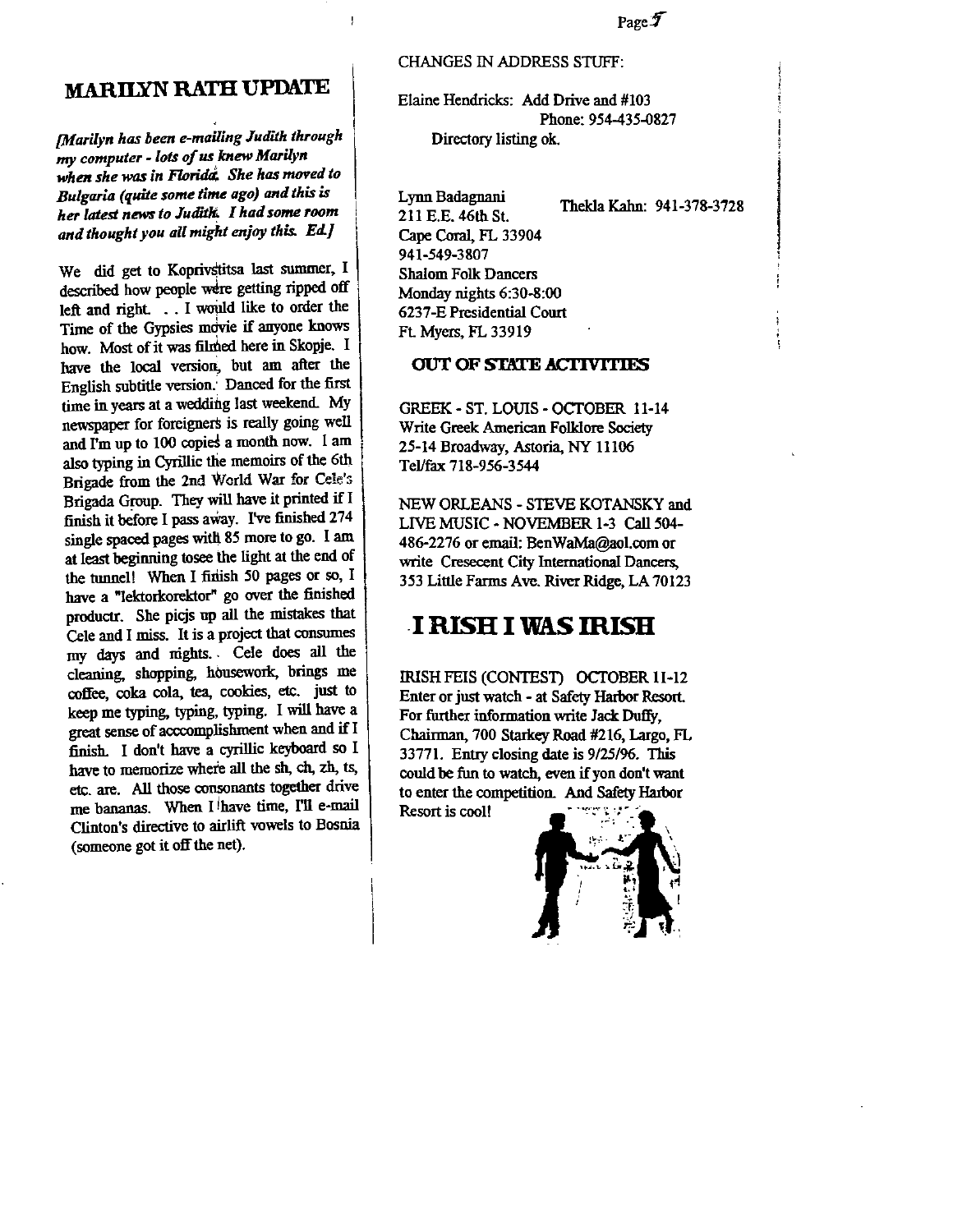

Summer is here and Norman Hall Gym is hot as usual. But the enthusiasm and good sized groups of dancers continues unabated. Somehow we manage with the fans and lots of cold water and juices.

For the summer there **will be** no rehearsals at Pofahls. Interest in performing has dwindled as has the number of people who perform. Depending on what happens, we shall probably resume dancing on Sundays in the early fall. At that time we might concentrate on learning and refining advanced dances.

A few weeks ago about a half dozen folks from the group met at Toshi's and built a strong wood cabinet to store all of our sound equipment so that Toshi or others would not have to take everything home each Friday night and then bring it back the following week. They added large wheels to the bottom of the cabinet too, so that it could be wheeled easily in and out of the closet ir the gym. Tom and Sachi donated the money, and I am happy to report that they were repaid by everyone in the group who donated money.

The folkdance listserv which Tom set up has been a wonderful way for members (as well as dancers from other groups around the country) to communicate. Currently there has been a lot of discussion about having different types of dances such as Swing, Cajun, African, etc.

The "Spring Celebration and International Dance" party held at the Thelma Boltin Rec Center on May 4 was a grand success, thanks to Tom who was our fearless leader and to all who assisted, such as Toni, Toshi, Pam, Jenna, Sachi, Mike J., Mike M., Rosellen and others. Folks who **had** not been dancing for a while also showed up at this event and it was great to see hem.

Hope everyone has a wonderful summer. Joyce Dewsbury

Page *fO* 

# **TAMPA TIDBITS**

Our summer break hasn't been too traumatic. As mentioned, Terry and Andi have made a couple of trips: to Sarasota, Andy to Gainesville, contra survives, and our July 20 Saturday of dancing was quite fun - we were joined by Bobby and Pat from Orlando, and DA and Cece from Sarasota. We all went to dinner afterwards and socialized for a couple of hours and it turned out to be a nice relaxing day of dance. We're looking forward to all of the other calendar events. Following a performance in Ybor City, we continued to dance a couple of mondays at Maria Pasetti's, but that died a natural death. Guess we need this summer break.

Andi's daughter recently left for a year of studies in Jerusalem, Terry spent one day at the Olympics (the day before the bomb!) seeing a lot of fencing and buying stuff, and enjoying the ambiance, and is now helping her friend Herb Berkowitz run for judge (Tampans - please vote for him) and also helping her daughter who just bought a laundramat. Bert and Roseann are happy in their summer home in NC, the Baizans here and there as usual.

Andy and Terry attended Karen Boon Von Ochssen's birthday party at a house on the water in St. Pete. Lots of fun and good wished to Karen. Many of her Gainesville dancers were in attendance.

**MOST IMPORTANTLY** - we are moving back to Fridays in the fall. Our first date will be September 6. We'll be at Kate Jackson Rec Center which is in Hyde Park (where the Israeli group meets and where Contra often meets). If you are coming to dance with us, call Terry or someone for directions. I don't have a map on me! See ya!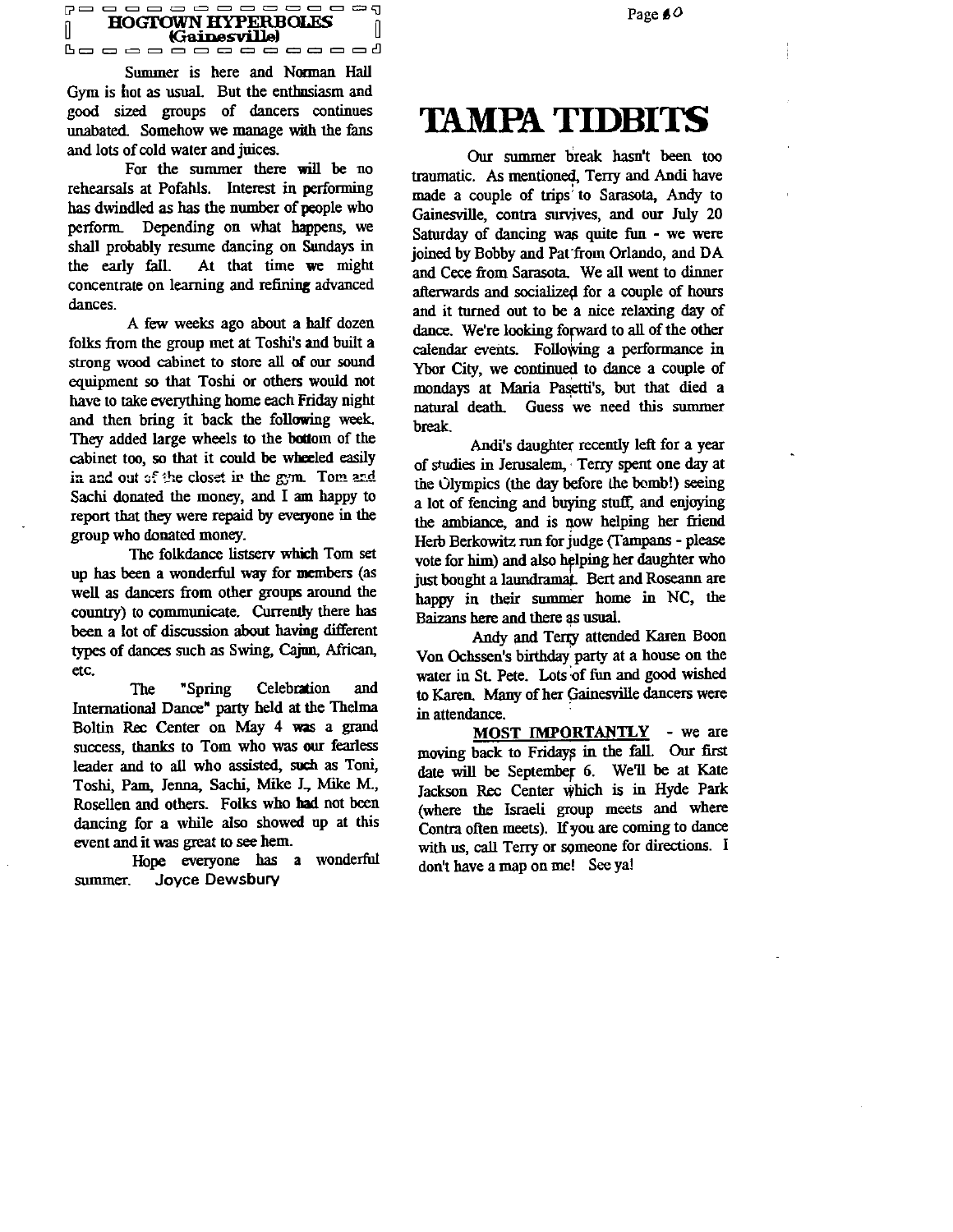# $\left| \begin{array}{c} \boxed{E} \\ \boxed{C} \\ \boxed{P} \end{array} \right|$ **FLORIDA FOLK** DANCE COUNCIL **NEWSLETIER**

#### **Page**

.<br>!

This newsletter is mailed monthly to members of the FFDC. Copyright  $<sup>°</sup>$  by the Florida Folk</sup> Dance Council. Permission.is given to publish excerpts from articles provided credit is given to FFOC Newsletter.

The Florida Folk Dance Council is a nonprofit corporation which coordinates events, disseminates information and encourages education and appreciation of international folk dances and related cultural activities for. group and individuals in Florida. Membership is \$10.00 per calendar year collected in January.

The editor reserves the right to edit material submitted to the newsletter. All material must be dated and signed.

DEADLINE FOR MATERIAL IS THE 15th OF THE PRECEDING MONTH Order of preference for article formats:

1.) E-MAIL to tja2090@aol.com.

2.) floppy disk (IBM \compatible formatteu disk). 3. U.S. mail. or microsoft Pug, Mail information, articles, dhange of address and **membership money** to:

> FFDC NEWSLETTER TERRY ABRAHAMS 717 SOUTH EDISON TAMPA FL 33606



VILTIS advertises 3 new fold dance books containing photos from 83 different countries, photographed in southern California during actual dance perfonnances. There are lists where pictures of national costumes can be found in hundreds of magazines and books, discussions of similarities and differemces between folk dances, origins of fertility dances, and more. Write for a free catalogue to WENZEL PRESS, P.O. box 14789-V, Long Beach, CA 90803

#### $X$   $X$   $X$   $X$

If you are interested in more information about dancing information on the net. I have found some articles in the Amin magazine. It's old, but might be informative. I will mail copies to anyone who wants this info. TA

#### $00000$

A YLARLAR - Turkish Dance - The man is looking over all the hills for his soul mate, he is alone, desparately seeking a Susan with great love of dance. (Thank you for that tidbit Jenneine) (By the way - Jenneine will be in Jamaica on a medical mission from July 10-20 - hope we hear more about it)



Portrait of Scotsman in a dour moment. our fearless leader prior<br>to performance. (Cubby to performance. hates this, but I think it's great!) - DA Tyler  $f<sub>11</sub>$